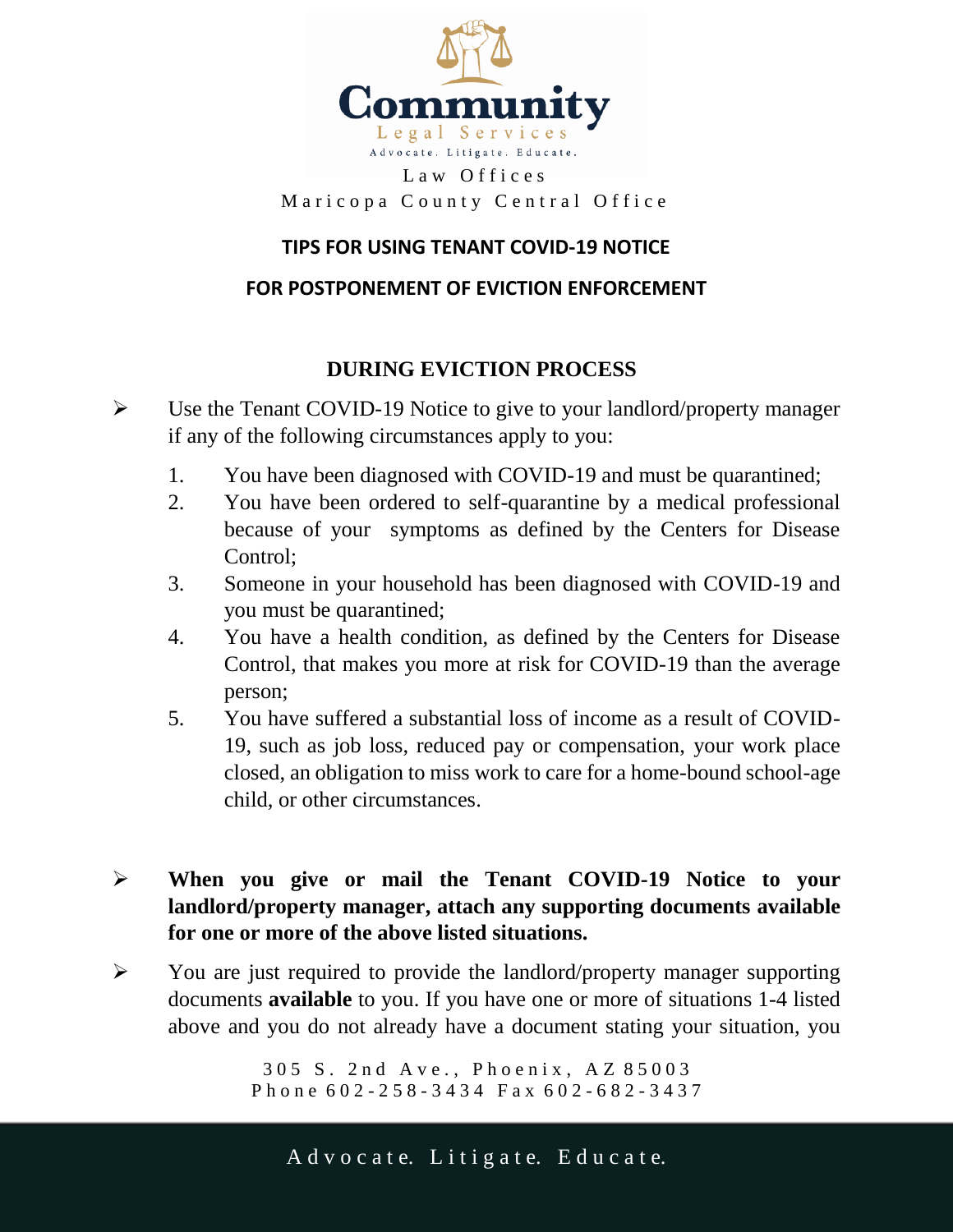should ask your medical professional for such a document. If you suffered substantial loss of income as a result of COVID-19, you may want to include notices from your employer or pay stubs.

- Before giving the Tenant COVID-19 Notice to your landlord/property manager, make sure you fill out the Notice and sign it. You should mail it or hand-deliver it to your landlord/property manager. Keep a record of the date you gave or sent it to your landlord/property manager.
- You should make and keep several copies of the form and documents you gave your landlord/property manager.
- You should provide the Tenant COVID-19 Notice and supporting documentation to the landlord/property manager when you first receive any notice of termination or eviction, including notices for nonpayment of rent, or when you are served with eviction papers.
- Courts in Arizona are handling hearings differently. If you receive a summons, you should call the court to confirm your court date and find out if the court is handling hearings telephonically.

# **AFTER EVICTION JUDGMENTS**

- **The landlord can still go to court and get a judgment against you, but providing these documents to your landlord/manager will keep the constable or sheriff from locking you out of your rental unit.**
- $\triangleright$  After getting a judgment against you, the landlord can go back to the court after five days to get a writ of restitution. If the eviction action was filed based on an immediate and irreparable breach, the landlord can obtain the writ of restitution the day after the landlord gets a judgment. Writs of restitution are executed (served on a tenant or the rental unit) by a constable or sheriff. **You should give your landlord/property manager the Tenant COVID-19 Notice and supporting documents as soon as possible in the eviction process and before the constable arrives at your home to lock you out.**
- If you gave the Tenant COVID-19 Notice to your landlord/property manager and the constable still comes to your unit, give the Tenant COVID -19 Notice and documentation to the constable. If the constable still intends to lock you out of the unit, you may want to call an attorney immediately like Community Legal Services.